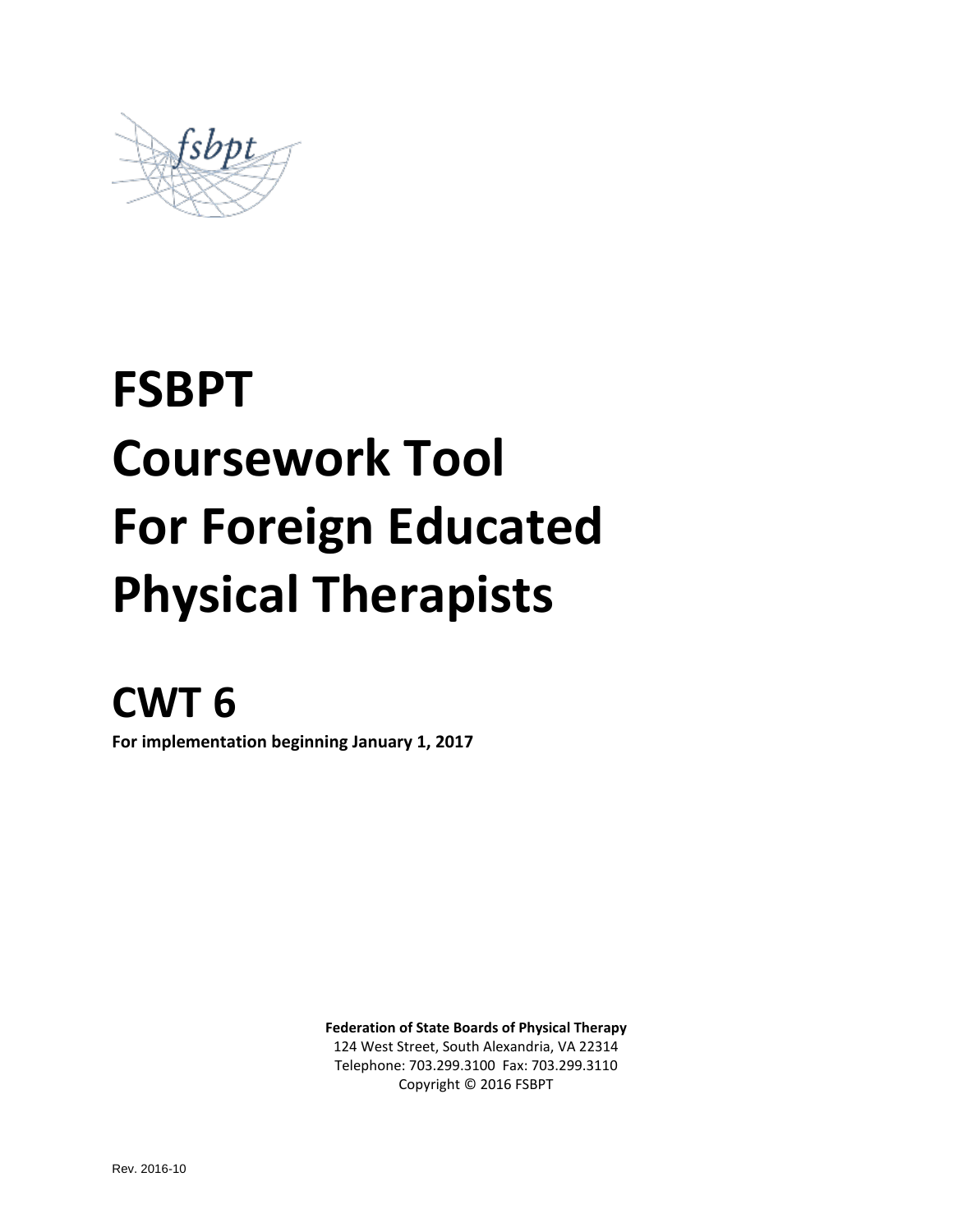## **COURSEWORK TOOL 6 TABLE OF CONTENTS**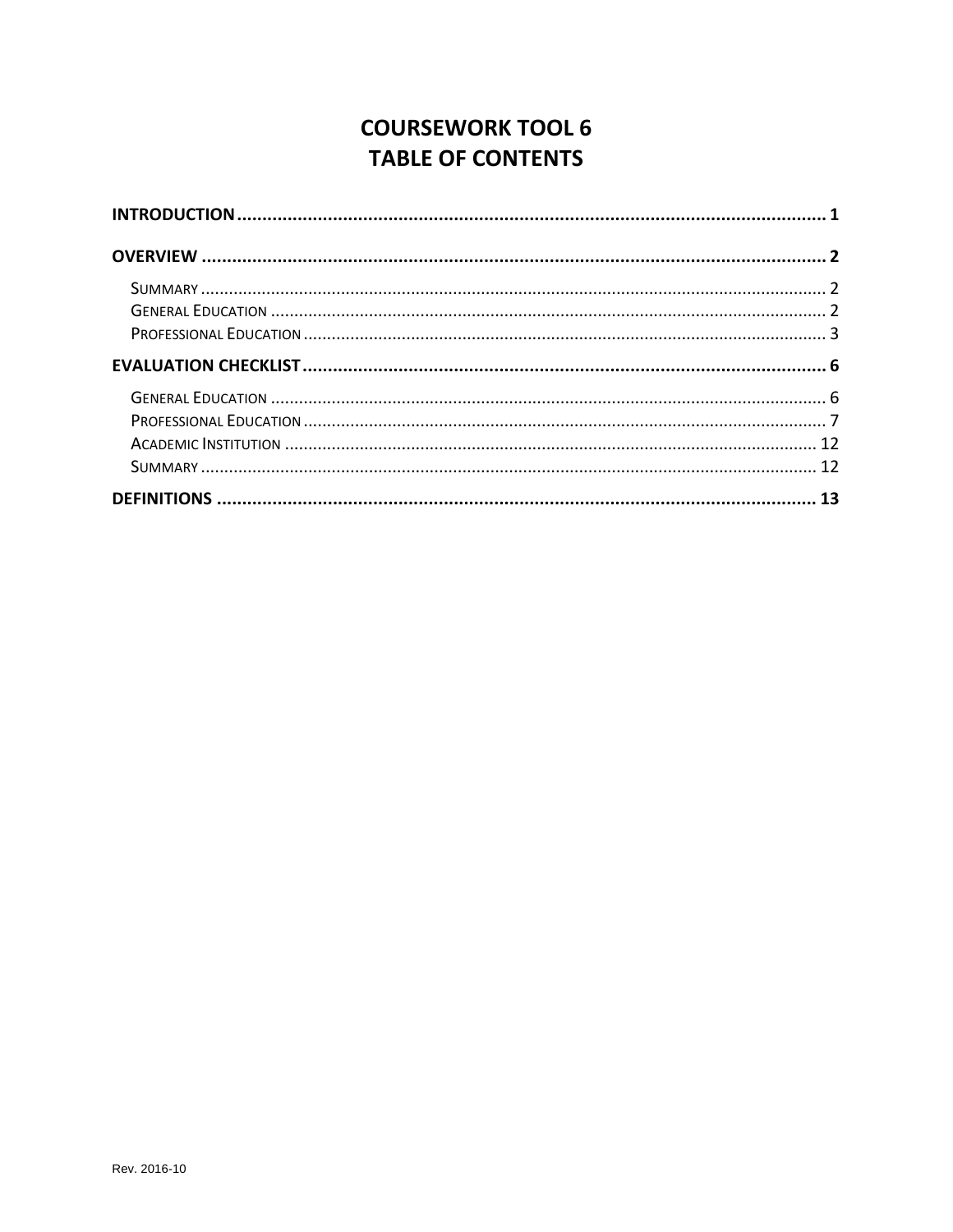## **INTRODUCTION**

<span id="page-2-0"></span>The Coursework Tools for Foreign Educated Physical Therapists (CWT) were developed by the Federation of State Boards of Physical Therapy (FSBPT) in response to the needs of its member jurisdictions for a standardized method to evaluate the educational equivalence of foreign educated physical therapists. Each CWT reflects the minimum general and professional educational requirements for substantial equivalence at the time of graduation with respect to a US first professional degree in physical therapy. Adoption of the tools would allow the same mobility of foreign educated physical therapists as that afforded to US educated graduates. Coursework Tools should not be interpreted as the sole determinant of an individual's educational preparation or competence to practice. CWT 6 is based upon the Commission on Accreditation of Physical Therapy Education (CAPTE) *Evaluative Criteria for PT Programs* August 2014, which will be implemented by FSBPT on January 1, 2017.

The CWT that reflects current standards may be used to determine qualifications for an applicant to sit for the NPTE, for first-time licensure in US jurisdictions and prescreening certification for the United States Citizenship and Immigration Services (USCIS).

Per the following motion passed by the 2014 Delegate Assembly, CWTs that reflect previous standards may be used to determine qualifications for licensure through endorsement of a foreign educated PT or PTA who is already licensed, certified or registered in another US jurisdiction.

#### **DEL-14-02**

The credentials of a foreign educated physical therapist (FEPT) who is currently licensed in a jurisdiction, and is seeking licensure through endorsement in another jurisdiction should be evaluated using the version of the FSBPT Coursework Tool retro tool that covers the date the applicant graduated from their respective physical therapy education program.

This process should be used for those seeking licensure through endorsement only. First-time licensure candidates should be evaluated using the current Coursework Tool.

In addition, rescind Delegate Assembly motion DEL-05-10.

They are also designed to be used by credentialing organizations and education programs. In addition, the CWTs may be used as a self-evaluation method to guide foreign educated physical therapists in comparing their education to US standards.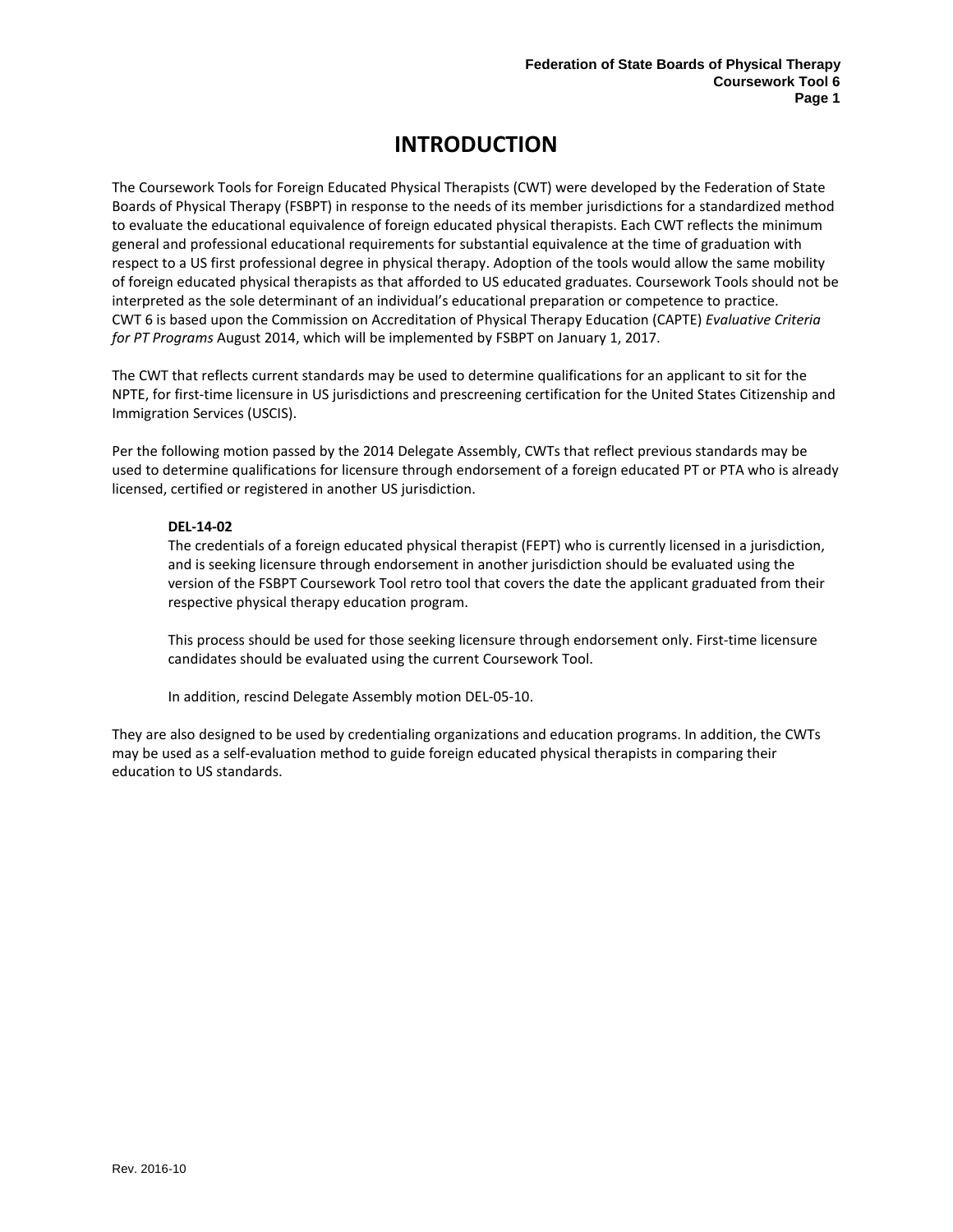## **OVERVIEW**

### **Summary**

<span id="page-3-1"></span><span id="page-3-0"></span>The applicant must meet the requirement of not less than 170 semester credit hours as a prerequisite. The minimum coursework requirements, in and of themselves, do not necessarily satisfy the requirements of the first professional degree. The applicant must have completed sufficient credit to satisfy the requirement for at minimum a post-baccalaureate degree. The applicant must also meet any jurisdiction-specific requirements.

## **General Education**

<span id="page-3-2"></span>General education in the areas of communications and humanities, physical science, biological science, social and behavioral science, and mathematics, must be identified. A minimum of a one course must be successfully completed in each area of general education unless otherwise noted.

**Note**: Some jurisdictions may require a specific number of semester credits. The applicant must meet the specific requirements in the jurisdiction where they are seeking licensure.

#### **1. Communication and Humanities**

- a. English e. Native Language
- b. English composition f. Literature
- c. Speech or oral communication g. Visual Arts h. Performing Arts d. Foreign language (other than native language) i. Philosophy j. Ethics

#### **2. Physical Science**

- a. Chemistry with laboratory (one course required) \*
- b. Physics with laboratory (one courses required) \*
- c. Geology
- d. Astronomy

#### **3. Biological Science (General – not core to PT)**

- a. Biology e. Kinesiology
- b. Anatomy f. Neuroscience
- c. Physiology
- d. Zoology

#### **4. Social and Behavioral Science**

- a. History e. Economics
	- b. Geography f. Political science
	- c. Sociology g. Religion
- d. Psychology\* h. Anthropology

\* Required

#### **5. Mathematics**

a. Statistics d. Calculus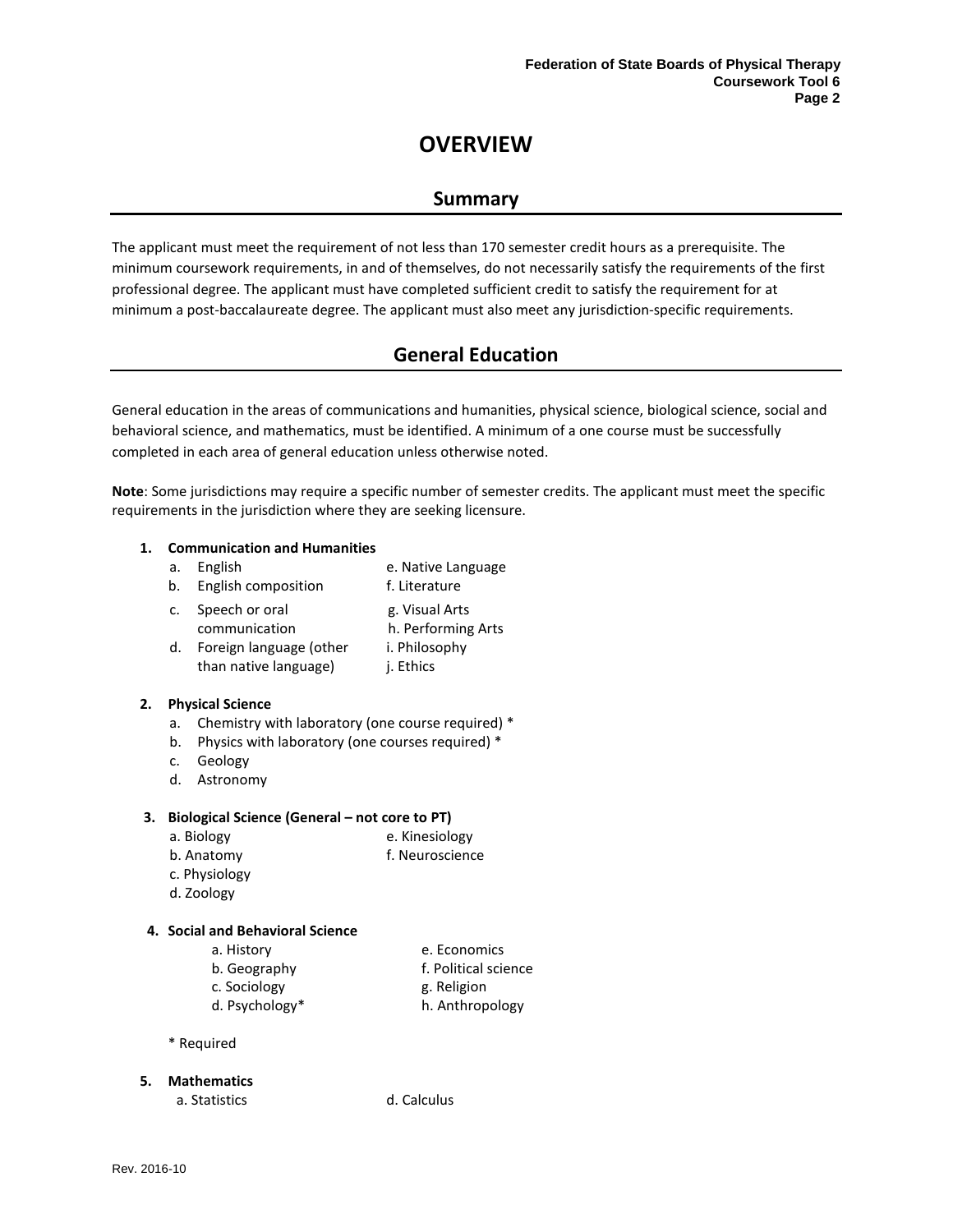c. Pre-calculus f. Geometry

b. Algebra e. Trigonometry g. Computer Studies

## **Professional Education**

<span id="page-4-0"></span>Ninety semester credits shall be the minimum required in professional education. There should be at least 68 didactic credits and 22 clinical education credits.

#### **1. Basic Health Science**

Content is required in each topic listed (a through l) under basic health sciences**.** The didactic content is basic to the practice of PT practice.

- a. Human anatomy (specific to physical therapy)
- b. Human physiology (specific to physical therapy)
- c. Neuroscience (Neuroanatomy/Neurophysiology)
- d. Kinesiology, functional anatomy or biomechanics
- e. Pathology
- f. Pharmacology
- g. Genetics
- h. Histology
- i. Nutrition
- j. Exercise Science
- k. Psychosocial aspects of health, disability, physical therapy
- l. Diagnostic imaging

#### **2. Medical Science**

The competent physical therapist practitioner is cognizant of general medical sciences relevant to healthcare, human function and system interaction. This must include but not be limited to:

- a. Cardiovascular (Including Lymphatic) system
- b. Respiratory system
- c. Endocrine & metabolic systems
- d. Renal, genitourinary systems
- e. Immune system
- f. Integumentary system
- g. Musculoskeletal system
- h. Neurologic system
- i. System interactions
- j. Differential diagnosis
- k. Medical, surgical conditions across the lifespan
	- i. Pediatrics
	- ii. Geriatrics

To prepare a competent physical therapist practitioner, the education must incorporate the essential elements of Examination, Evaluation, and Intervention. Therefore, educational coursework must contain all of the following:

#### **3. Examination**

- a. Patient history
- b. Screening of patient
- c. Systems review
- d. Physical exams, tests and measure selection
	- i. Test and measures administration
	- ii. Aerobic capacity/endurance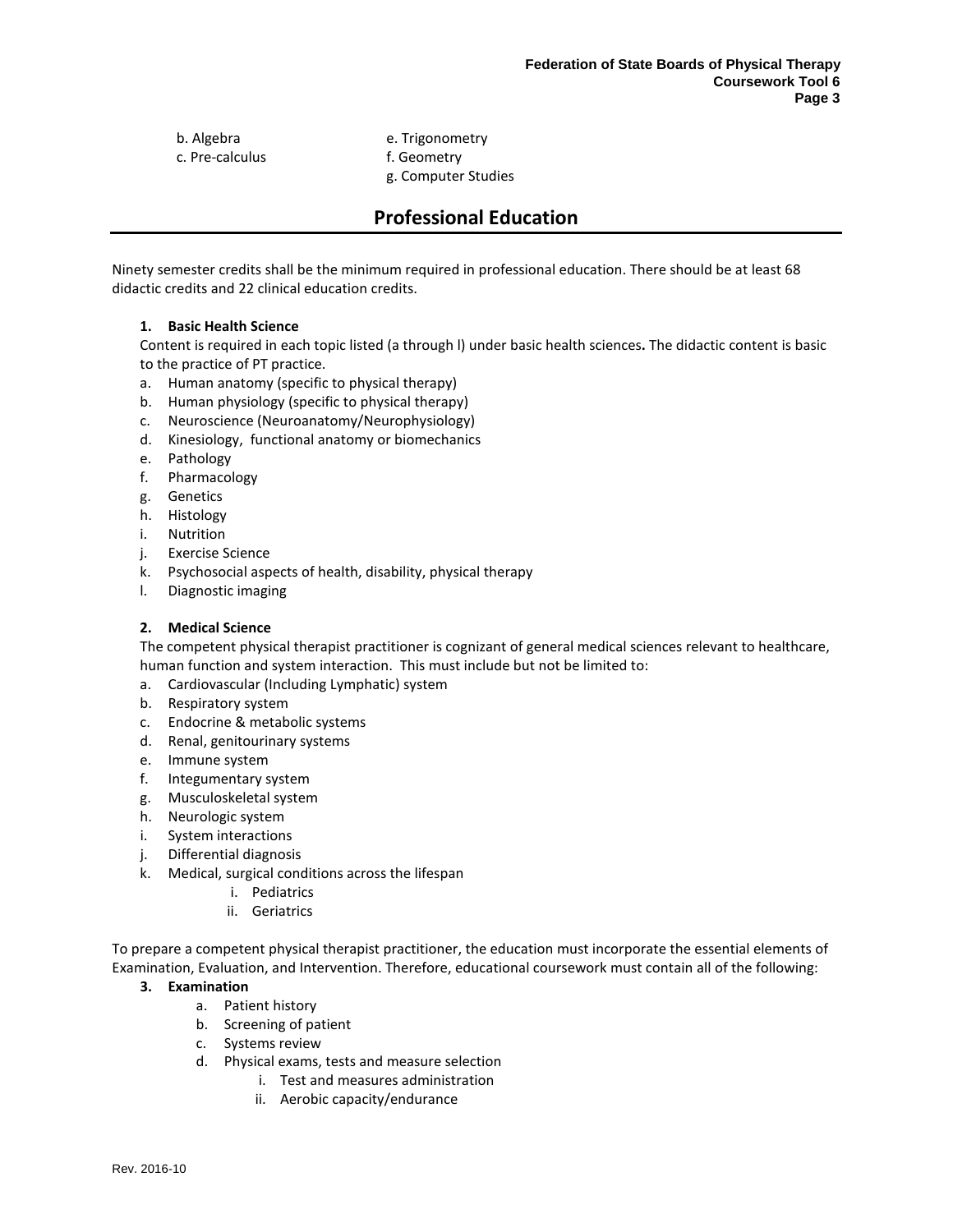- iii. Anthropometric characteristics
- iv. Mental functions
- v. Assistive, adaptive devices
- vi. Community work (job, school, or play) reintegration
- vii. Cranial nerve integrity
- viii. Peripheral nerve integrity
- ix. Environmental, home, work barriers
- x. Ergonomics, body mechanics
- xi. Gait
- xii. Integumentary integrity
- xiii. Joint integrity and mobility
- xiv. Mobility (excluding gait)
- xv. Motor function
- xvi. Muscle performance
- xvii. Neuromotor development, sensory processing
- xviii. Pain
- xix. Posture
- xx. Range of motion
- xxi. Reflex integrity
- xxii. Self-care, home management
- xxiii. Sensory integrity
- xxiv. Ventilation, respiration or gas exchange

#### **4. Evaluation**

The physical therapist is responsible for the interpretation and analysis of the data collected in the examination of the client/patient. Education must include the following but is not limited to:

- a. Data analysis and evaluation
- b. Patient problem identification
- c. Findings that warrant referral
- d. Prognosis and goal formulation
- e. Plan of care development

#### **5. Plan of Care Implementation**

The implementation of treatment interventions is to be included in the educational program for the physical therapist practitioner. This includes the following but is not limited to:

- a. Interventions
	- i. Airway clearance techniques
	- ii. Integumentary repair and protection
	- iii. Wound debridement
	- iv. Electrotherapy
	- v. Physical agents
	- vi. Mechanical agents
	- vii. Community, work, functional training
	- viii. Self-care, home management, functional training
	- ix. Manual therapy techniques (including joint and soft tissue mobilization and massage)
	- x. Patient/client education
	- xi. Prescription, application, and as appropriate, fabrication of assistive, adaptive, orthotic, protective, supportive, and prosthetic devices and equipment
	- xii. Therapeutic exercise
	- xiii. Mobility training
- b. Plan of care management
- c. Supervision of support staff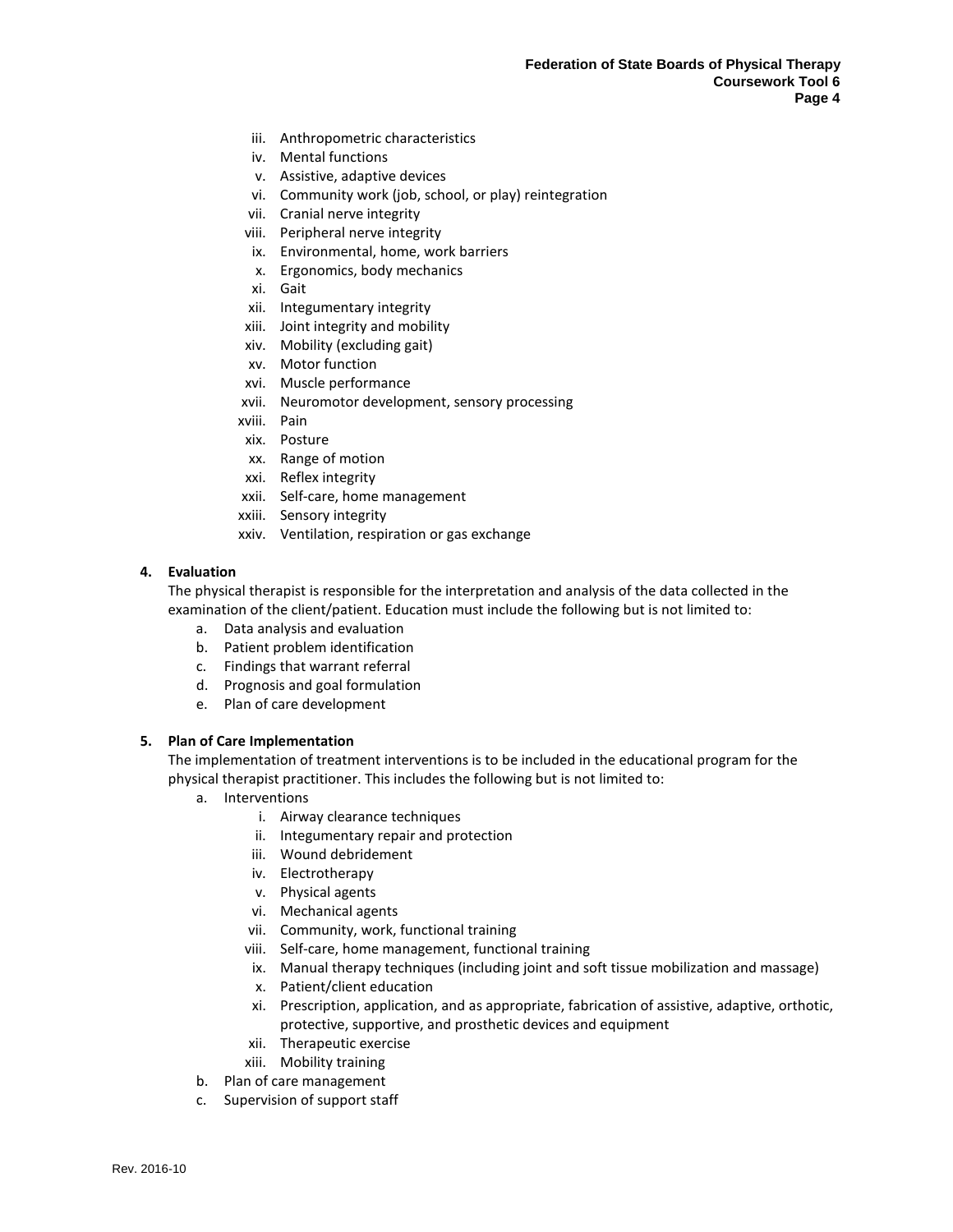- d. Outcome assessment
- e. Discharge or discontinuation planning
- f. Patient-related emergency procedures

#### **6. Clinical Education**

Clinical education must include physical therapist-supervised application of physical therapy theory, examination, evaluation, and intervention. The applicant must have a minimum of two full-time clinical internships of no less than 1050 hours total, which are supervised by a physical therapist. The required and maximum number of fulltime clinical education credits is 22. The clinical internships must also show evidence of a variety of patient diagnoses or conditions.

#### **7. Related Professional Coursework**

Content is required in the following 12 areas:

| a. Professional roles and behaviors | f. Teaching & learning (including<br>educational theory) | k. Teamwork and inter-professional<br>collaboration |
|-------------------------------------|----------------------------------------------------------|-----------------------------------------------------|
| b. Healthcare Systems,              | g. Documentation (all aspects of                         | I. Cultural competency                              |
| Administration and Management       | patient/client management)                               |                                                     |
| c. Community health                 | h. Communication                                         | m. Consultation                                     |
| d. Health promotion and wellness    | i. Legal and regulatory aspects of                       |                                                     |
| e. Clinical Decision Making         | physical therapy practice                                |                                                     |
| Processes - Evidence-based          | j. Ethical aspects and values of                         |                                                     |
| Practice and                        | physical therapy practice                                |                                                     |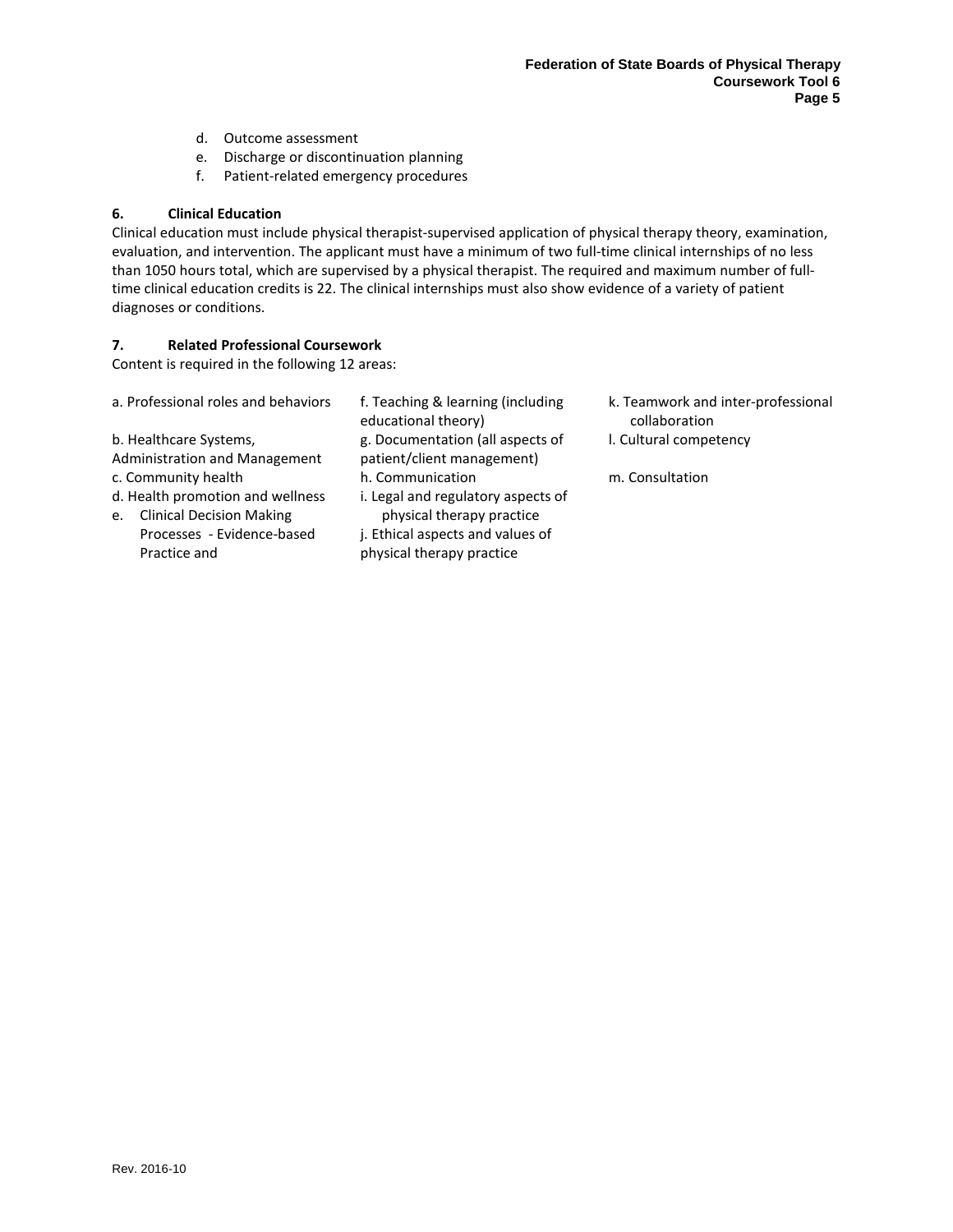## **EVALUATION CHECKLIST**

<span id="page-7-0"></span>

| Name:                                                                 | Date:    |  |  |
|-----------------------------------------------------------------------|----------|--|--|
| School:                                                               | Country: |  |  |
| Degree:                                                               |          |  |  |
| <b>Reviewing Organization:</b>                                        |          |  |  |
| Reviewer(s):                                                          |          |  |  |
| <b>Signature of Issuing Organization's Authorized Representative:</b> |          |  |  |
|                                                                       |          |  |  |
| <b>Print Name and Title:</b>                                          |          |  |  |

**Note for Reviewing Organizations**: Please affix official organization seal to the Evaluation Checklist authentication purposes.

## <span id="page-7-1"></span>**General Education \_\_\_\_\_\_\_\_\_\_\_\_\_\_\_\_\_\_\_\_\_\_\_\_\_\_\_\_\_\_\_\_\_\_\_\_\_\_\_\_\_\_\_\_\_\_\_\_\_\_\_\_\_\_\_\_\_\_\_\_\_\_\_\_**

| А.  | <b>Communication and Humanities</b><br>One course minimum from the category | <b>Credit Hours</b> | <b>Transcript Reference</b> |
|-----|-----------------------------------------------------------------------------|---------------------|-----------------------------|
| 1.  | <b>English Language</b>                                                     |                     |                             |
| 2.  | <b>English Composition</b>                                                  |                     |                             |
| З.  | <b>Speech or Oral Communication</b>                                         |                     |                             |
| 4.  | <b>Foreign Language</b>                                                     |                     |                             |
| 5.  | <b>Native Language</b>                                                      |                     |                             |
| 6.  | <b>Composition of Research Writing</b>                                      |                     |                             |
| 7.  | Literature                                                                  |                     |                             |
| 8.  | <b>Visual Arts</b>                                                          |                     |                             |
| 9.  | <b>Performing Arts</b>                                                      |                     |                             |
| 10. | Philosophy                                                                  |                     |                             |
|     | <b>Ethics</b>                                                               |                     |                             |

| В. | <b>Physical Science:</b>                           |                     |                             |
|----|----------------------------------------------------|---------------------|-----------------------------|
|    | One course in chemistry (with laboratory) and one  | <b>Credit Hours</b> | <b>Transcript Reference</b> |
|    | course in physics (with laboratory) are required*. |                     |                             |
| 1. | Chemistry (with laboratory)*                       |                     |                             |
| 2. | Physics (with laboratory)*                         |                     |                             |
| З. | Geology                                            |                     |                             |
|    | Astronomy                                          |                     |                             |

| C. | <b>Biological Science:</b> |                     |                             |
|----|----------------------------|---------------------|-----------------------------|
|    | (General - not core to PT) | <b>Credit Hours</b> | <b>Transcript Reference</b> |
|    | One course minimum         |                     |                             |
| 1. | <b>Biology</b>             |                     |                             |
| 2. | Anatomy                    |                     |                             |
| 3. | Physiology                 |                     |                             |
| 4. | Zoology                    |                     |                             |
| 5. | Kinesiology                |                     |                             |
| 6. | <b>Neuroscience</b>        |                     |                             |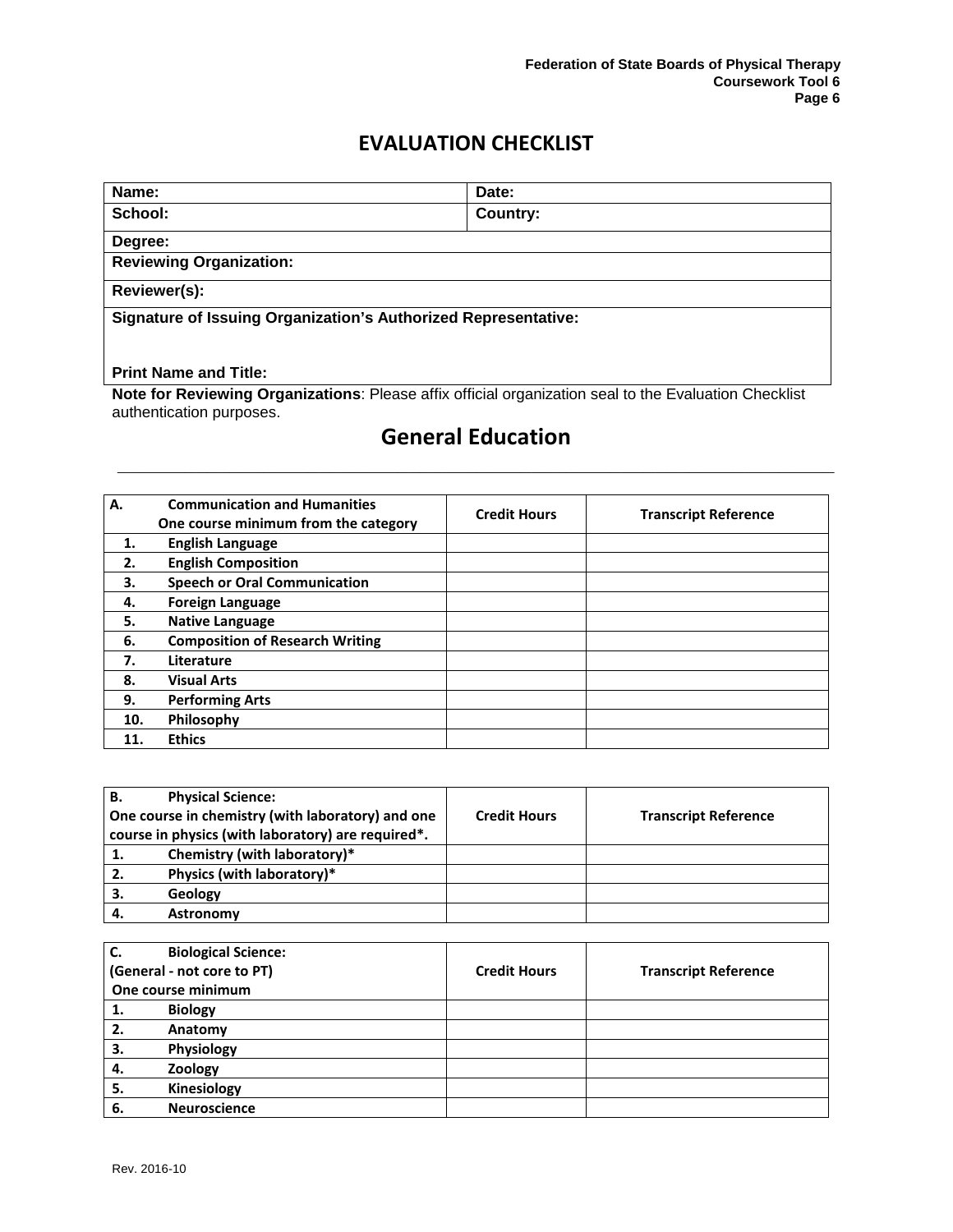| D. | <b>Social and Behavioral Science:</b><br>Two courses minimum from the category | <b>Credit Hours</b> | <b>Transcript Reference</b> |
|----|--------------------------------------------------------------------------------|---------------------|-----------------------------|
| 1. | <b>History</b>                                                                 |                     |                             |
| 2. | Geography                                                                      |                     |                             |
| 3. | Sociology                                                                      |                     |                             |
| 4. | <b>Economics</b>                                                               |                     |                             |
| 5. | Religion                                                                       |                     |                             |
| 6. | <b>Political Science</b>                                                       |                     |                             |
| 7. | Psychology*                                                                    |                     |                             |
| 8. | Anthropology                                                                   |                     |                             |

\*Required

| Ε.  | <b>Mathematics:</b>                  | <b>Credit Hours</b> | <b>Transcript Reference</b> |
|-----|--------------------------------------|---------------------|-----------------------------|
|     | One course minimum from the category |                     |                             |
| 1.  | <b>Statistics</b>                    |                     |                             |
| 2.  | Algebra                              |                     |                             |
| 3.  | <b>Pre-Calculus</b>                  |                     |                             |
| -4. | <b>Calculus</b>                      |                     |                             |
| 5.  | <b>Trigonometry</b>                  |                     |                             |
| 6.  | Geometry                             |                     |                             |
| 7.  | <b>Computer Studies</b>              |                     |                             |

## **SUB-TOTAL GENERAL EDUCATION CREDITS: \_\_\_\_\_\_\_\_\_\_\_\_\_\_\_\_\_\_**

## <span id="page-8-0"></span>**Professional Education \_\_\_\_\_\_\_\_\_\_\_\_\_\_\_\_\_\_\_\_\_\_\_\_\_\_\_\_\_\_\_\_\_\_\_\_\_\_\_\_\_\_\_\_\_\_\_\_\_\_\_\_\_\_\_\_\_\_\_\_\_\_\_\_**

| <b>Basic Health Science:</b><br>Α.<br>Must include but not limited to areas<br>$1 - 12.$ | <b>Credit</b><br><b>Hours</b> | <b>Transcript Reference</b> | <b>Justification</b> |
|------------------------------------------------------------------------------------------|-------------------------------|-----------------------------|----------------------|
| 1.<br>Human Anatomy / core to PT                                                         |                               |                             |                      |
| 2.<br>Human Physiology / core to PT                                                      |                               |                             |                      |
| 3.<br><b>Neuroscience</b>                                                                |                               |                             |                      |
| (Neuroanatomy/Neurophysiology)                                                           |                               |                             |                      |
| 4.<br>Kinesiology, Functional                                                            |                               |                             |                      |
| <b>Anatomy, or Biomechanics</b>                                                          |                               |                             |                      |
| 5.<br>Pathology                                                                          |                               |                             |                      |
| 6.<br>Pharmacology                                                                       |                               |                             |                      |
| 7.<br><b>Genetics</b>                                                                    |                               |                             |                      |
| 8.<br><b>Histology</b>                                                                   |                               |                             |                      |
| 9.<br><b>Nutrition</b>                                                                   |                               |                             |                      |
| 10.<br><b>Exercise Science</b>                                                           |                               |                             |                      |
| 11.<br>Psychosocial aspects of                                                           |                               |                             |                      |
| health, disability, physical therapy                                                     |                               |                             |                      |
| <b>Diagnostic imaging</b><br>12.                                                         |                               |                             |                      |

#### **A minimum of 90 semester credits is required in this area.**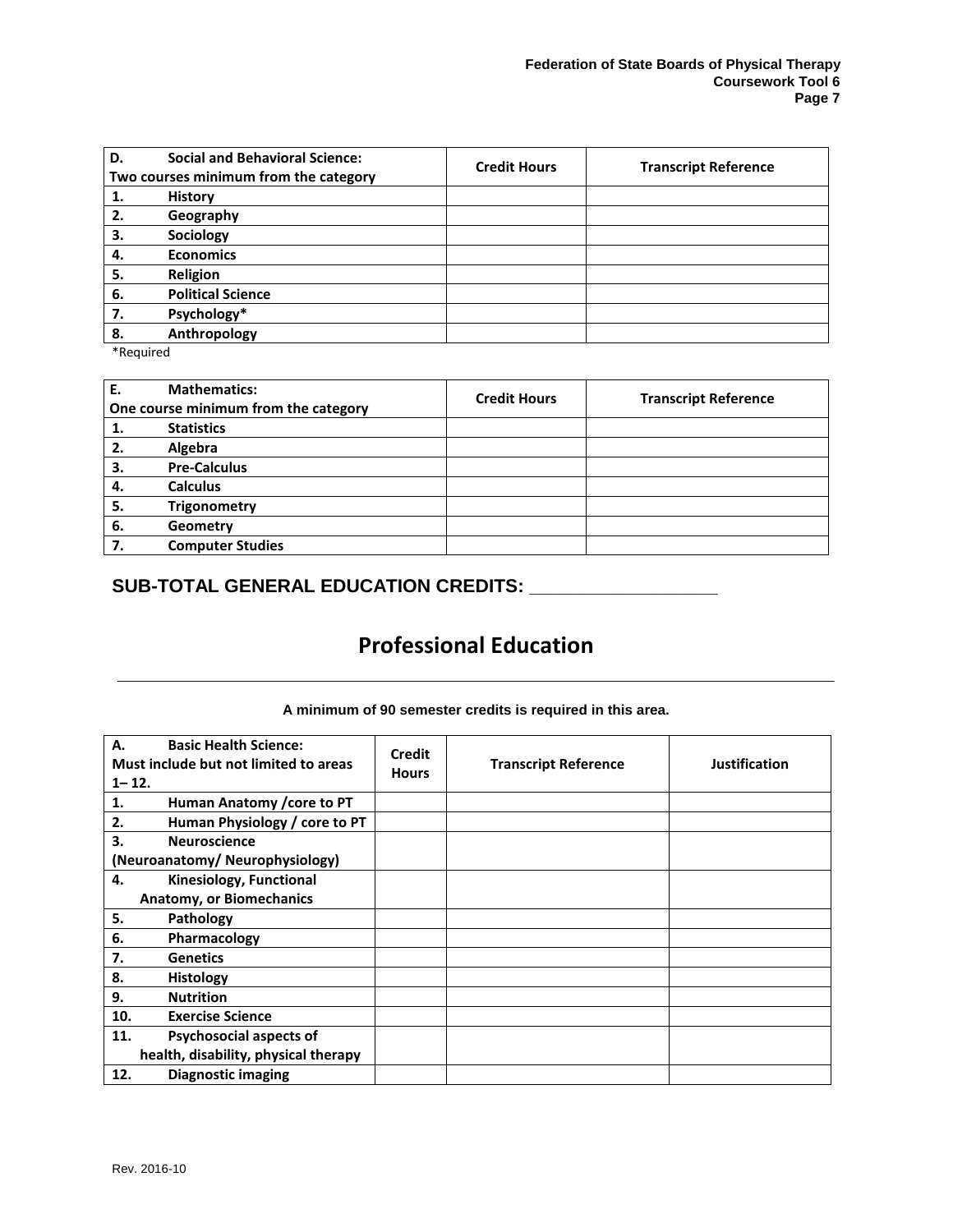| <b>Subtotal Basic Health Science</b> |  |  |
|--------------------------------------|--|--|
|                                      |  |  |

| <b>B.</b> | <b>Medical Science:</b>                           | <b>Credit Hours</b> | <b>Transcript Reference</b> | <b>Justification</b> |
|-----------|---------------------------------------------------|---------------------|-----------------------------|----------------------|
|           | Must include but not limited to areas $1 - 11b$ . |                     |                             |                      |
| 1.        | Cardiovascular (including Lymphatic)              |                     |                             |                      |
| 2.        | Respiratory                                       |                     |                             |                      |
| 3.        | <b>Endocrine&amp; Metabolic</b>                   |                     |                             |                      |
| 4.        | <b>Renal, Genitourinary</b>                       |                     |                             |                      |
| 5.        | <b>Immune</b>                                     |                     |                             |                      |
| 6.        | Integumentary                                     |                     |                             |                      |
| 7.        | <b>Musculoskeletal</b>                            |                     |                             |                      |
| 8.        | <b>Neurologic</b>                                 |                     |                             |                      |
| 9.        | <b>System Interactions</b>                        |                     |                             |                      |
| 10.       | <b>Differential Diagnosis</b>                     |                     |                             |                      |
| 11.       | Medical, Surgical Conditions across the life span |                     |                             |                      |
|           | 11a. Pediatrics                                   |                     |                             |                      |
|           | 11b. Geriatrics                                   |                     |                             |                      |
|           |                                                   |                     |                             |                      |
|           | <b>Subtotal Medical Science</b>                   |                     |                             |                      |

| $\mathbf{C}$ | <b>Examination:</b>                       | Credit       |                             |               |
|--------------|-------------------------------------------|--------------|-----------------------------|---------------|
|              | Must include but not limited to areas 1   | <b>Hours</b> | <b>Transcript Reference</b> | Justification |
| – 5w.        |                                           |              |                             |               |
| 1.           | <b>History</b>                            |              |                             |               |
| 2.           | <b>Screening</b>                          |              |                             |               |
| 3.           | <b>Systems Review</b>                     |              |                             |               |
| 4.           | <b>Physical Exams, Tests,</b>             |              |                             |               |
|              | <b>Measures Selection</b>                 |              |                             |               |
| 5.           | <b>Tests and Measures Administration:</b> |              |                             |               |
|              | a. Aerobic capacity/Endurance             |              |                             |               |
|              | b. Anthropometric                         |              |                             |               |
|              | characteristics                           |              |                             |               |
|              | c. Mental Functions                       |              |                             |               |
|              | d. Assistive, adaptive devices            |              |                             |               |
|              | e. Community, work (job, school,          |              |                             |               |
|              | or play) reintegration                    |              |                             |               |
| f.           | <b>Cranial Nerve Integrity</b>            |              |                             |               |
| g.           | <b>Peripheral Nerve Integrity</b>         |              |                             |               |
|              | h. Environmental, home, work              |              |                             |               |
|              | <b>barriers</b>                           |              |                             |               |
| i.           | <b>Ergonomics, body mechanics</b>         |              |                             |               |
| j.           | Gait                                      |              |                             |               |
| k.           | <b>Integumentary integrity</b>            |              |                             |               |
| I.           | Joint integrity and mobility              |              |                             |               |
| m.           | <b>Mobility (excluding gait)</b>          |              |                             |               |
| n.           | <b>Motor function</b>                     |              |                             |               |
|              | o. Muscle performance                     |              |                             |               |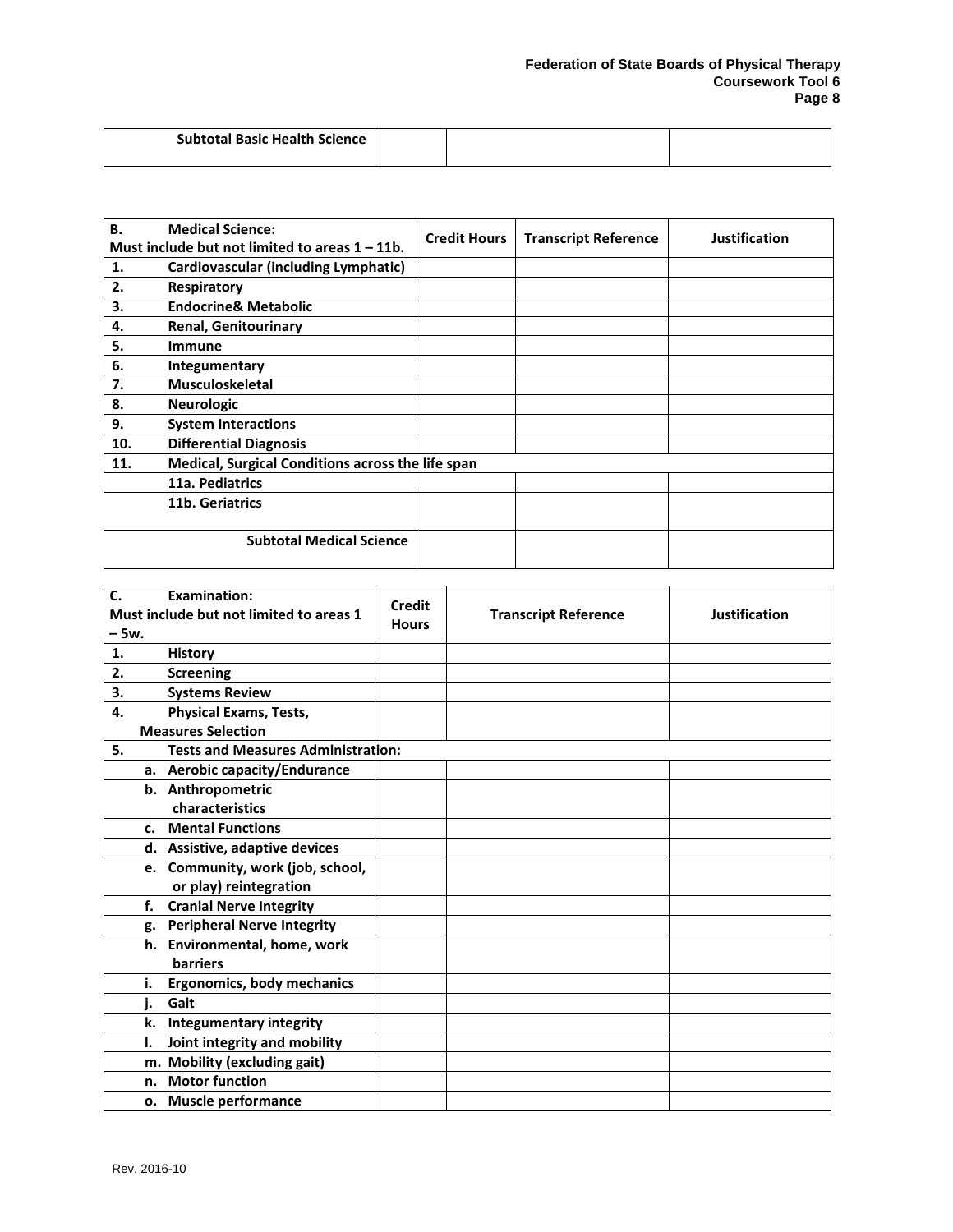| p. Neuromotor development,<br>sensory processing |  |
|--------------------------------------------------|--|
| q. Pain                                          |  |
| r. Posture                                       |  |
| s. Range of motion                               |  |
| <b>Reflex integrity</b><br>t.                    |  |
| u. Self-care, home management                    |  |
| <b>Sensory integrity</b><br>v.                   |  |
| w. Ventilation, respiration or gas<br>exchange   |  |
| <b>Subtotal Examination</b>                      |  |

| D.<br>Evaluation:<br>Must include but not limited to areas 1<br>- 5. | Credit<br><b>Hours</b> | <b>Transcript Reference</b> | <b>Justification</b> |
|----------------------------------------------------------------------|------------------------|-----------------------------|----------------------|
| <b>Data Analysis and Evaluation</b><br>1.                            |                        |                             |                      |
| <b>Patient Problem Identification</b><br>2.                          |                        |                             |                      |
| <b>Findings that Warrant Referral</b><br>3.                          |                        |                             |                      |
| <b>Prognosis and Goal</b><br>4.                                      |                        |                             |                      |
| <b>Formulation</b>                                                   |                        |                             |                      |
| 5.<br><b>Plan of Care Development</b>                                |                        |                             |                      |
| <b>Subtotal Evaluation</b>                                           |                        |                             |                      |

| E.<br>Plan of Care Implementation:<br>Must include but not limited to areas 1<br>$(1a-m) - 6.$ | <b>Credit</b><br><b>Hours</b> | <b>Transcript Reference</b> | Justification |
|------------------------------------------------------------------------------------------------|-------------------------------|-----------------------------|---------------|
| 1.<br><b>Interventions</b>                                                                     |                               |                             |               |
| a. Airway clearance techniques                                                                 |                               |                             |               |
| b. Integumentary Repair &                                                                      |                               |                             |               |
| <b>Protection</b>                                                                              |                               |                             |               |
| <b>Wound Debridement</b><br>c.                                                                 |                               |                             |               |
| d. Electrotherapy                                                                              |                               |                             |               |
| e. Physical Agents                                                                             |                               |                             |               |
| <b>Mechanical Agents</b><br>f.                                                                 |                               |                             |               |
| <b>Community, Work Functional</b><br>g.                                                        |                               |                             |               |
| <b>Training</b>                                                                                |                               |                             |               |
| h. Self-Care, Home Management                                                                  |                               |                             |               |
| <b>Function Training</b>                                                                       |                               |                             |               |
| <b>Manual therapy techniques</b><br>i.                                                         |                               |                             |               |
| (including joint and soft                                                                      |                               |                             |               |
| tissue mobilization and                                                                        |                               |                             |               |
| massage)                                                                                       |                               |                             |               |
| <b>Patient/Client Education</b><br>i.                                                          |                               |                             |               |
| k. Prescription, application, and                                                              |                               |                             |               |
| as appropriate, fabrication of                                                                 |                               |                             |               |
| assistive, adaptive, orthotic,                                                                 |                               |                             |               |
| protective, supportive, and                                                                    |                               |                             |               |
| prosthetic devices and                                                                         |                               |                             |               |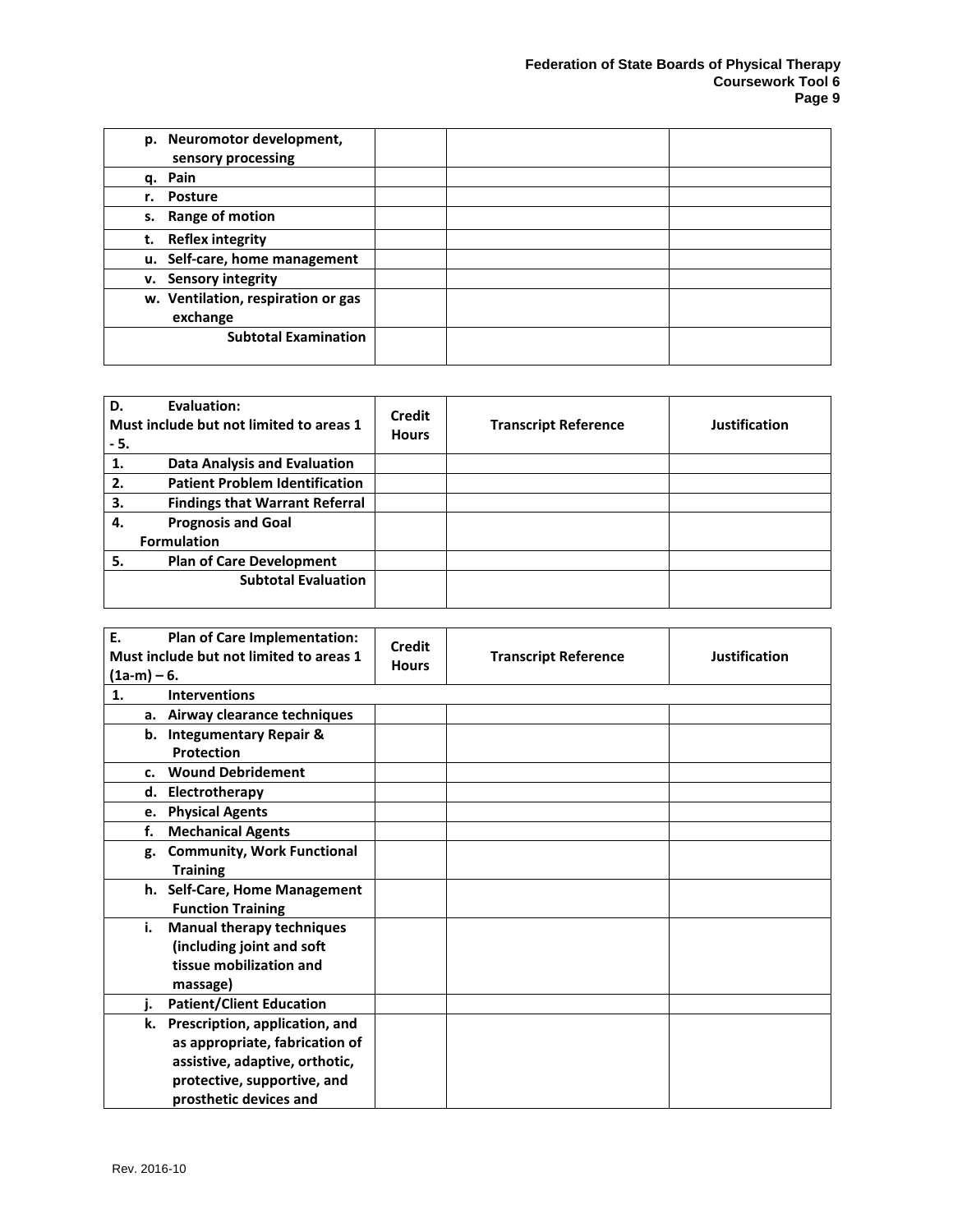| equipment                                   |  |
|---------------------------------------------|--|
| <b>Therapeutic exercise</b>                 |  |
| m. Mobility Training                        |  |
| <b>Plan of Care Management</b><br>2.        |  |
| <b>Supervision of Support Staff</b><br>3.   |  |
| <b>Outcome Assessment</b><br>4.             |  |
| <b>Discharge or Discontinuation</b><br>5.   |  |
| <b>Patient-related Emergency</b><br>6.      |  |
| <b>Procedures</b>                           |  |
| <b>Subtotal Plan of Care Implementation</b> |  |
|                                             |  |

| <b>Clinical Education</b><br>22 credits required* | <b>Credit</b><br><b>Hours</b> | <b>Transcript Reference</b> | <b>Justification</b> |
|---------------------------------------------------|-------------------------------|-----------------------------|----------------------|
|                                                   |                               |                             |                      |
|                                                   |                               |                             |                      |

| <b>Clinical experiences:</b>                                                                                   | Yes | No. | <b>TRANSCRIPT REFERENCE</b> |
|----------------------------------------------------------------------------------------------------------------|-----|-----|-----------------------------|
| Deliver physical therapy services to<br>patients/clients with a variety of diseases and<br>conditions settings |     |     |                             |
| Occur in at least 2 different types of practice<br>settings                                                    |     |     |                             |

**Note**: Clinical education must include physical therapist-supervised application of physical therapy theory, examination, evaluation, and intervention. The applicant must have a minimum of two full-time clinical educational experiences (with a variety of patient populations, diagnoses, and acuity levels) of no less than 1050 hours. *\**Full time clinical education credits is to be 22 credits.

| G. | <b>Related Professional</b><br><b>Coursework: Must include but not</b><br>limited to areas 1-13. | <b>Credit</b><br><b>Hours</b> | <b>Transcript Reference</b> | <b>Justification</b> |
|----|--------------------------------------------------------------------------------------------------|-------------------------------|-----------------------------|----------------------|
| 1. | <b>Professional Roles and</b>                                                                    |                               |                             |                      |
|    | <b>Behaviors</b>                                                                                 |                               |                             |                      |
| 2. | <b>Healthcare Systems,</b>                                                                       |                               |                             |                      |
|    | Administration, and                                                                              |                               |                             |                      |
|    | Management                                                                                       |                               |                             |                      |
| 3. | <b>Community Health</b>                                                                          |                               |                             |                      |
| 4. | <b>Health Promotion and</b>                                                                      |                               |                             |                      |
|    | <b>Wellness</b>                                                                                  |                               |                             |                      |
| 5. | <b>Clinical Decision Making</b>                                                                  |                               |                             |                      |
|    | Processes - Evidence-based                                                                       |                               |                             |                      |
|    | <b>Practice and</b>                                                                              |                               |                             |                      |
| 6. | <b>Teaching and Learning</b>                                                                     |                               |                             |                      |
|    | (including educational theory)                                                                   |                               |                             |                      |
| 7. | Documentation (all aspects of                                                                    |                               |                             |                      |
|    | patient/client management)                                                                       |                               |                             |                      |
| 8. | Communication                                                                                    |                               |                             |                      |
| 9. | <b>Legal and Regulatory Aspects</b>                                                              |                               |                             |                      |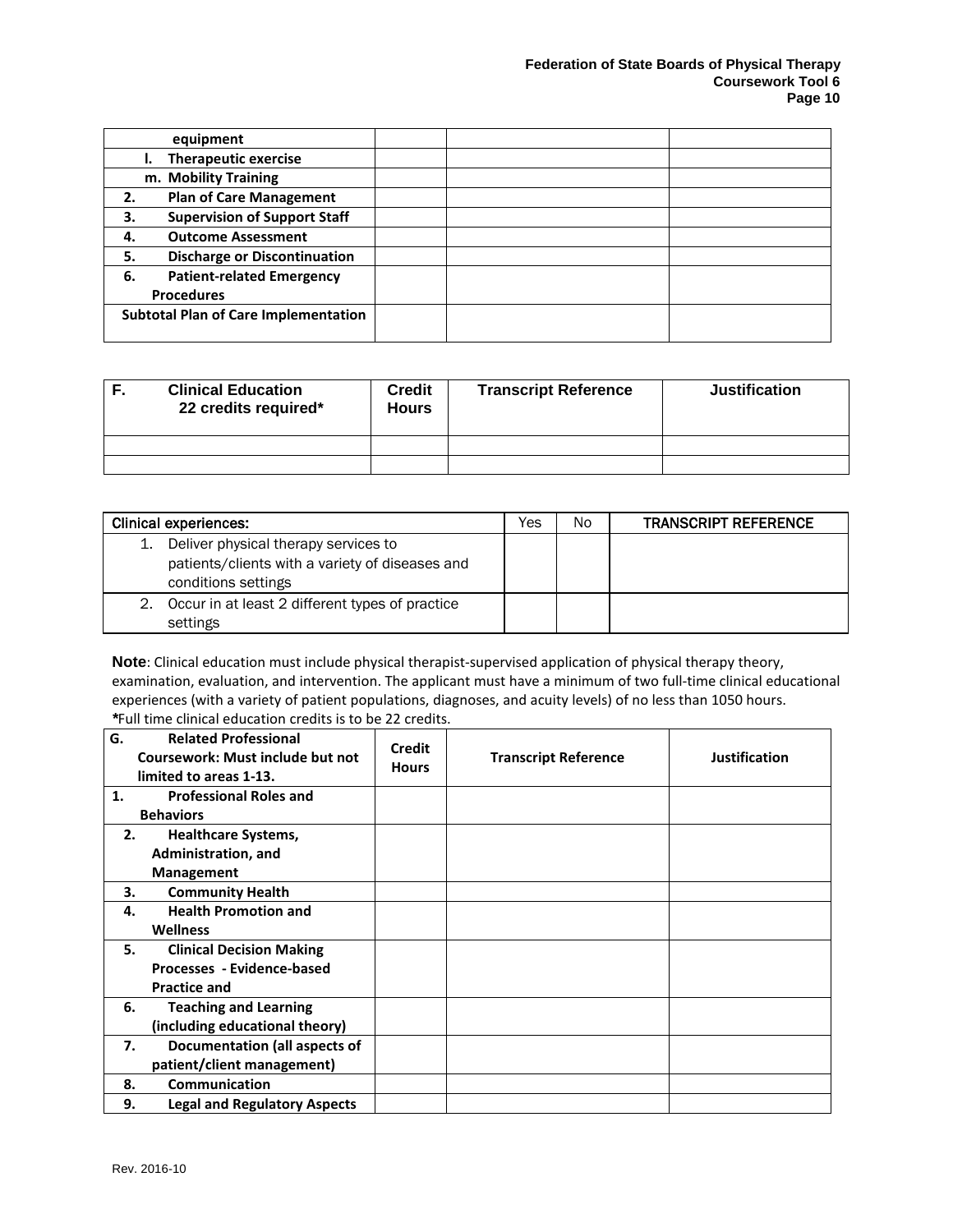| of Physical Therapy practice                |  |
|---------------------------------------------|--|
| <b>Ethical Aspects and values of</b><br>10. |  |
| <b>Physical Therapy Practice</b>            |  |
| <b>Teamwork and Inter-</b><br>11.           |  |
| professional Collaboration                  |  |
| <b>Cultural Competency</b><br>12.           |  |
| <b>Consultation</b><br>13.                  |  |
| <b>Subtotal Related Professional</b>        |  |
| <b>Coursework</b>                           |  |
|                                             |  |

**SUB-TOTAL PROFESSIONAL EDUCATION CREDITS: \_\_\_\_\_\_\_\_\_\_\_\_\_\_\_\_\_\_ (90 minimum)**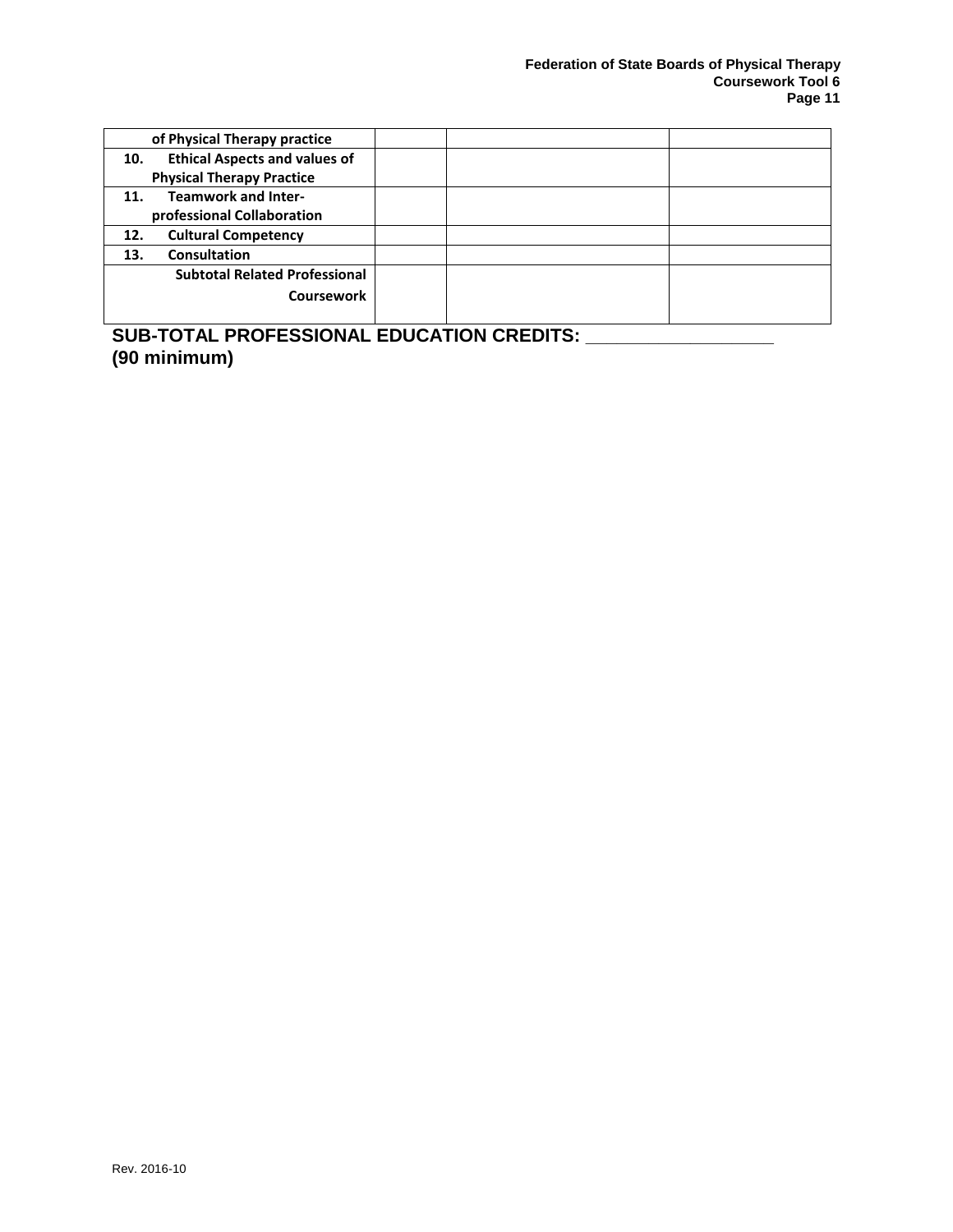## <span id="page-13-0"></span>**Academic Institution \_\_\_\_\_\_\_\_\_\_\_\_\_\_\_\_\_\_\_\_\_\_\_\_\_\_\_\_\_\_\_\_\_\_\_\_\_\_\_\_\_\_\_\_\_\_\_\_\_\_\_\_\_\_\_\_\_\_\_\_\_\_\_\_**

|    | country's educational system:                                               |
|----|-----------------------------------------------------------------------------|
| 1. | Status (recognition/accreditation) within the country's educational system: |
| 2. | <b>Entry Requirements (secondary education):</b>                            |
|    |                                                                             |
| 3. | Degree Equivalence (Baccalaureate, Post-Baccalaureate etc.)                 |
| 4. | Other (CAPTE accreditation, etc.)                                           |
|    |                                                                             |

## <span id="page-13-1"></span>**Summary \_\_\_\_\_\_\_\_\_\_\_\_\_\_\_\_\_\_\_\_\_\_\_\_\_\_\_\_\_\_\_\_\_\_\_\_\_\_\_\_\_\_\_\_\_\_\_\_\_\_\_\_\_\_\_\_\_\_\_\_\_\_\_\_**

| <b>Total General Education Credits:</b>                                       |  |
|-------------------------------------------------------------------------------|--|
|                                                                               |  |
| <b>Total Professional Education Didactic Credits (68 Minimum):</b>            |  |
|                                                                               |  |
| <b>Total Clinical Education Hours (1050 Hours required equals 22 credits)</b> |  |
|                                                                               |  |
| <b>Total Credits (170 Minimum)</b>                                            |  |
|                                                                               |  |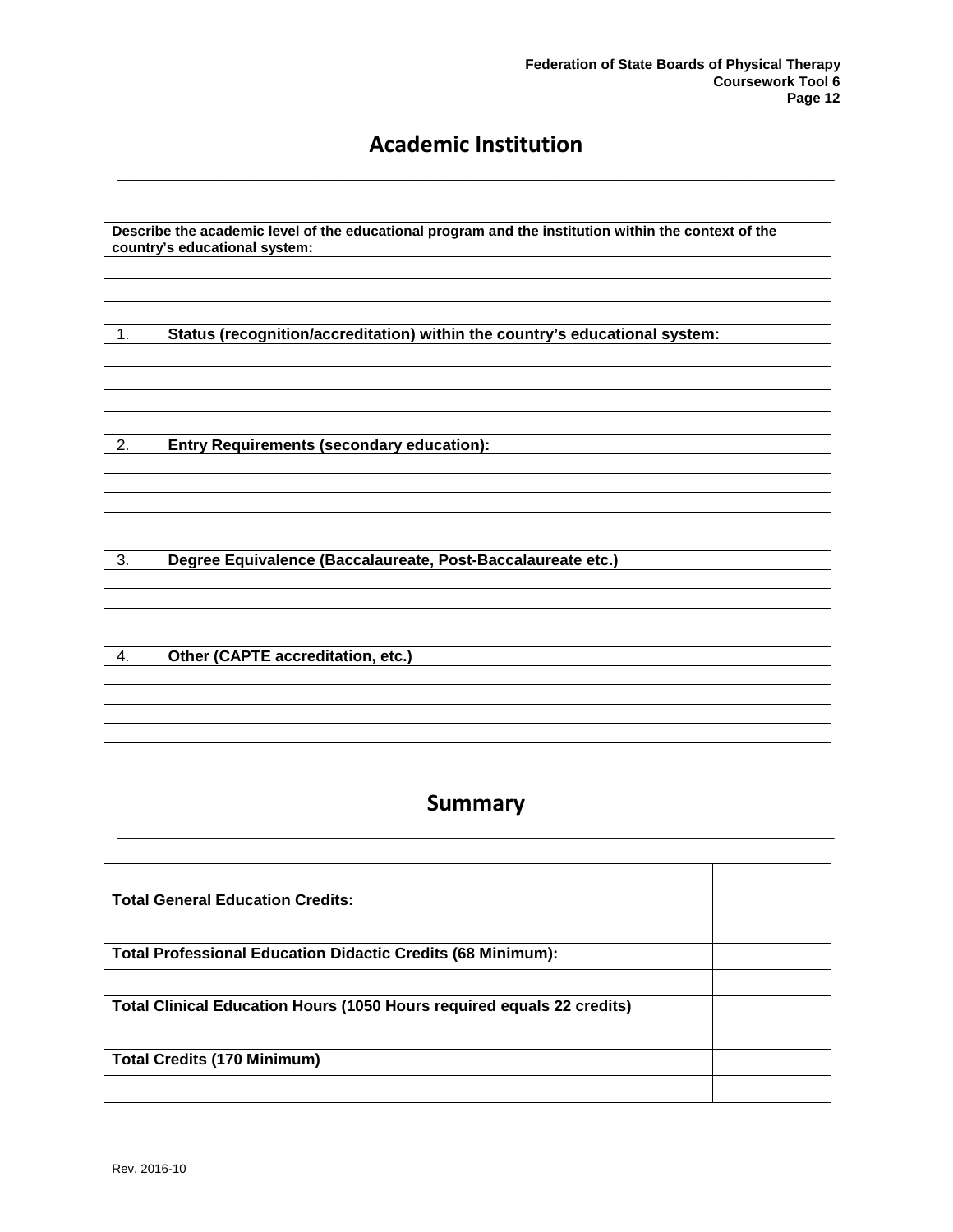## **DEFINITIONS**

<span id="page-14-0"></span>**Adequate**: Coursework satisfies the requirement that the level of complexity and scope of the content in a course or courses meets established standards necessary for the entry-level degree.

**Clinical Education**: That aspect of the professional curriculum during which student learning occurs directly as a function of being immersed within physical therapist practice. These experiences comprise all of the formal and practical "real-life" learning experiences provided for students to apply classroom knowledge, skills, and professional behaviors in the clinical environment. (CAPTE Evaluative Criteria)

**Clinical Sciences**: Content includes both diseases that require direct intervention of a physical therapist for management and diseases that affect conditions being managed by physical therapists across systems. (*A Normative Model of Physical Therapist Professional Education: Version 2004; p. 159)*

**Comments:** Validation of transcript references. Identifies specific location within official institutional records where content area(s) may be found. These references may be in the form of educational objectives, listing of course content, course syllabi, test questions or other curricular documents.

**Course:** A series of study which is taught at the post secondary level, which results in an official transcript of record with assigned grade, a course description and syllabus, and credit that can be verified by the institution. Credit is either assigned by a semester of 15 weeks, plus an exam week, or is converted to semester hours based on 16 weeks of study.

**Credit Hour**: A semester credit hour must include at a minimum: 15 hours of lecture, or 30 hours of laboratory, or 48 hours of clinical education.

**Evaluation**: A dynamic process in which the physical therapist makes clinical judgments gathered during the examination (*Guide to Physical Therapist Practice Rev. Second Edition,* 2003, APTA).

**Examination**: A comprehensive and specific testing process performed by a physical therapist that leads to diagnostic classification or, as appropriate, to a referral to another practitioner. The Examination has three components: the patient/client history, the systems reviews, and tests and measures. (*Guide to Physical Therapist Practice Rev. Second Edition, APTA,* 2003).

**General Education:** General Education constitutes all non-physical therapy education completed, provided these courses were taken at the post secondary level from a recognized educational program. These courses, both preprofessional and post-professional education, may be used to fulfill the core course requirements

**Grades**: Undergraduate grades must equate to a "C" average in the United States. No failing grades should be accepted. Professional coursework must meet the requirement of a "C" or higher. Credentialing decisions for conversion of grades or semester credits should follow accepted guidelines as published in acceptable and recognized country codes and "International Reference Guides." This includes, but is not limited to P.I.E.R., NAFSA publications, or AACROA publications.

**Intervention**: The purposeful interaction of the physical therapist with the patient/client, and, when appropriate, with other individuals involved in patient/client care, using various physical therapy procedures and techniques to produce changes in the condition. (*A Normative Model of Physical Therapist Professional Education: Version 2004;*